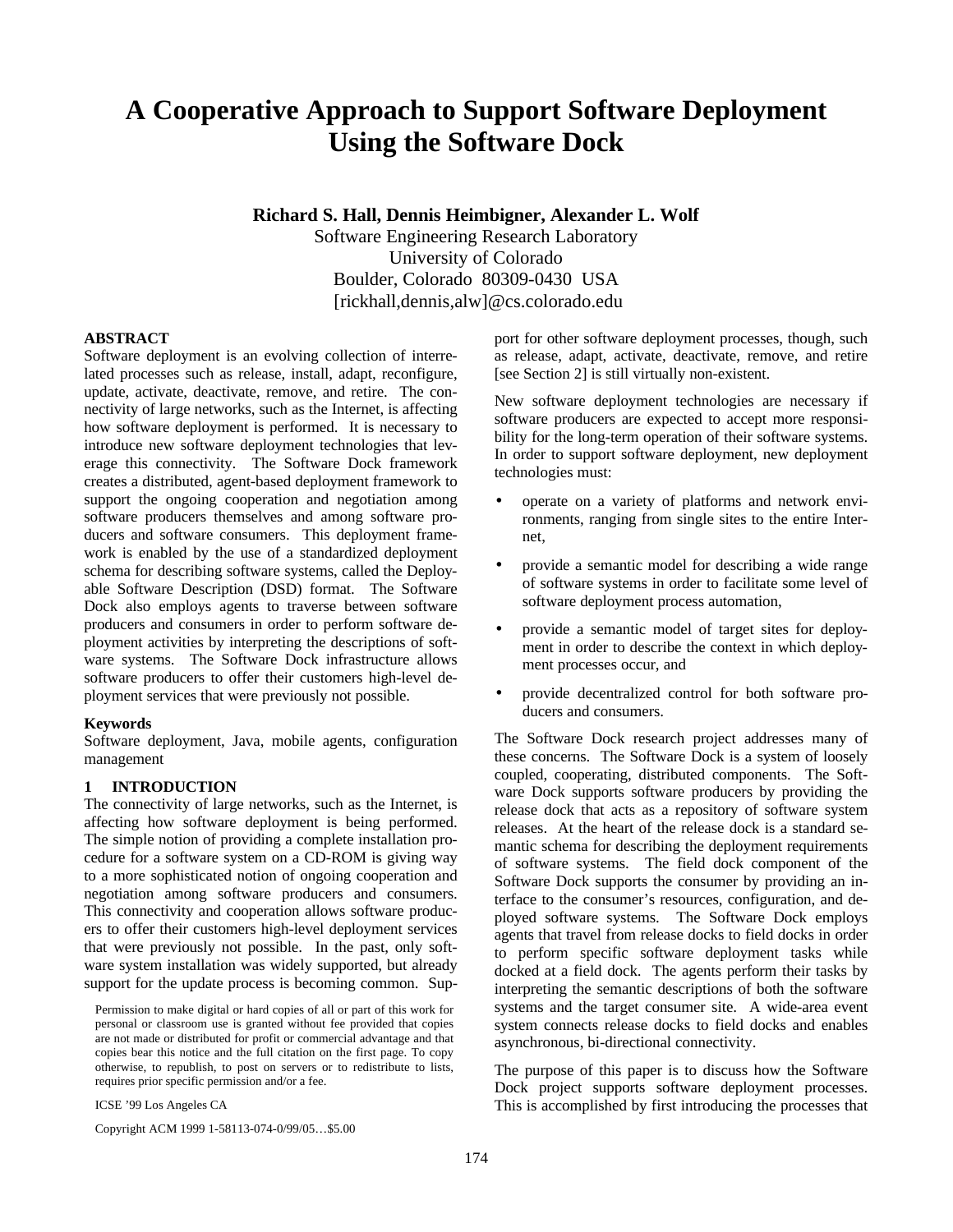comprise software deployment in Section 2. Section 3 provides a high-level introduction to the Software Dock, a framework for software deployment, while Section 4 describes the Deployable Software Description (DSD) format, a critical piece of the Software Dock project used to describe the deployment requirements of software systems. Section 5 discusses specific deployment process support through the use of agents. Section 6 discusses security as it relates to the deployment and the Software Dock specifically, while Section 7 discusses related work. Lastly, current status and future work are discussed in Sections 8 and 9, respectively, followed by the conclusion.

# **2 SOFTWARE DEPLOYMENT LIFE CYCLE**

In the past, software deployment was largely defined as the installation of a software system; a view of software deployment that is simplistic and incomplete. Software deployment is actually a collection of interrelated activities that form the software deployment life cycle. This life cycle, as defined by this research, is an evolving collection of processes that include release, retire, install, activate, deactivate, reconfigure, update, adapt, and remove.

The processes of the software deployment life cycle are performed on either the software producer or consumer side; the processes for each side are described below.

### **Producer-side Processes**

The producer-side of the life cycle consists of two processes, *release* and *retire*. The release process is the bridge between development and deployment. It encompasses all of the activities needed to package, prepare, provide, and advertise a system for deployment to consumer sites. The release package that is created contains the physical artifacts that comprise a given software system and also a description of the deployment requirements for the software system. As modifications or updates are made to the software system, the software producer must repeat the release process to create an updated release package.

When a software producer is no longer able or willing to support a given software system, it must perform the retire process. This process withdraws support for a software system or a given configuration of a software system. The retire process is distinct from the consumer-side remove process; retiring a software system makes it unavailable for future deployment, but it does not necessarily affect consumer sites where the retired software system is currently deployed. Consumers of the software system may continue to use the software without knowing that it has been retired, but the retire process should attempt to notify current users that support for the software system is withdrawn.

### **Consumer-side Processes**

The *install* process is the initial deployment activity performed by a consumer. The install process must configure and assemble all of the resources necessary to use a given software system. The install process uses the package created in the release process above. For a specific package, the install process interprets the encoded knowledge and

then examines the target consumer site in order to determine how to properly configure the software system for the specific site. Once installation is complete, the deployed software system is ready for use and is ready for other deployment activities.

After a software system is installed, the *activate* and *deactivate* processes allow the consumer to actually use the software system. The activate process is responsible for making a deployed software system executable or usable. For a simple tool, activation involves establishing some form of command or click-able graphical icon for executing the tool binary. In a client/server system, for example, multiple components may need to execute in parallel. The deactivate process is the inverse of the activate process. It is responsible for shutting down any executing components of an activated software system.

Throughout the lifetime a software system is installed at a consumer site, it is not a static entity with respect to software deployment. Instead, the *reconfigure*, *update*, and *adapt* processes are responsible for changing and maintaining the deployed software system configuration. These processes may occur in any order and any number of times.

The update process modifies a previously installed software system. Update deploys a new, previously unavailable configuration of a software system. An update becomes necessary when a software producer makes a change to the description of a deployed software system. The changes to the software system's description may denote a new version, a content update, or simply a description update.

The reconfigure process, like install, also modifies a previously installed software system, but its purpose is to select a different configuration of a deployed software system from its existing description.

The purpose of the adapt process is to maintain the consistency of the currently selected configuration of a deployed software system. The adapt process must monitor changes at the consumer site and respond to those changes in order to maintain consistency in the deployed software system. Adaptation becomes necessary when a change is made to the local consumer site that affects the deployed software system. For example, when a required software system file is deleted or corrupted, the adapt process determines the affected file and replaces it.

Once a software system is no longer required at a consumer site, the *remove* process is performed. The remove process must undo all of the changes to the consumer site that were caused by previous deployment activities for a given software system. The remove process must pay special attention to shared resources such as data files and libraries in order to prevent dangling references to a required resource. As a result, the remove process must examine the current state of the consumer site, its dependencies, and constraints, and then remove the software system in such a way as to not violate these dependencies and constraints.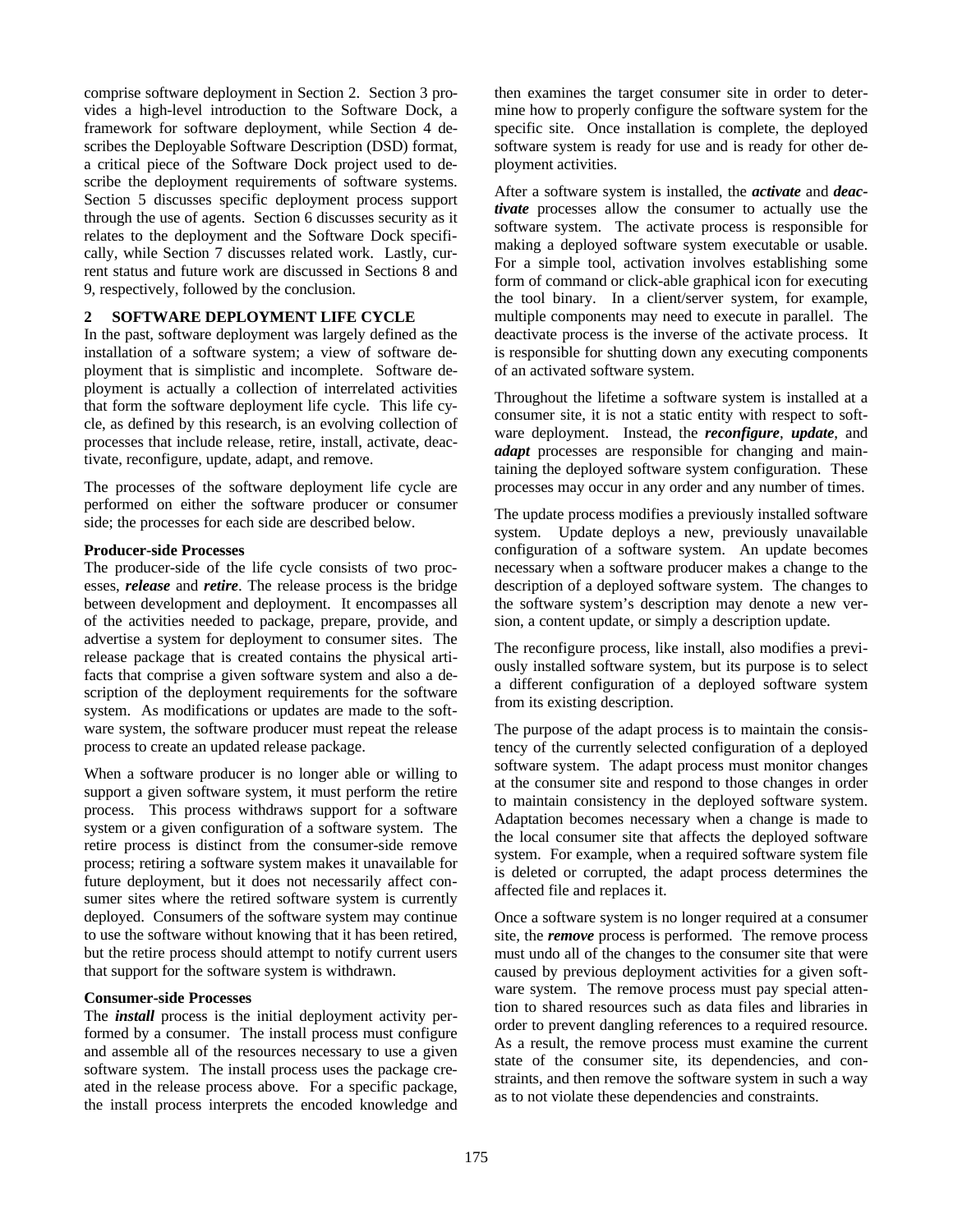

**Figure 1: Software Dock Architecture**

# **3 SOFTWARE DOCK ARCHITECTURE**

The Software Dock research project, originally described in [9], addresses support for software deployment processes by creating a framework that enables cooperation among software producers themselves and between software producers and software consumers. The Software Dock architecture [see Figure 1] defines components that represent these two main participants in the software deployment problem space. The *release dock* represents the software producer and the *field dock* represents the software consumer. In addition to these components the Software Dock employs *agents* to perform specific deployment process functionality and a *wide-area event system* to provide connectivity between the release docks and the field docks.

In the Software Dock architecture, the release dock is a server residing within a software producing organization. The purpose of the release dock is to serve as a release repository for the software systems that the software producer provides. The release dock provides a Web-based release mechanism that is not wholly unlike the release mechanisms that are currently in use; it provides a browseraccessible means for software consumers to browse and select software for deployment.

The release dock, though, is more sophisticated than most current release mechanisms. Within the release dock, each software release is described using a standard deployment schema; the details of standard schema description for software systems are presented in Section 4. Each software release is accompanied with generic agents that perform software deployment processes by interpreting the description of the software release. The release dock provides a programmatic interface for agents to access its services and content. Finally, the release dock generates events as

changes are made to the software releases that it manages. Agents associated with deployed software systems can subscribe for these events to receive notifications about specific release-side occurrences, such as the release of an update.

The field dock is a server residing at a software consumer site. The purpose of the field dock is to serve as an interface to the consumer site. This interface provides information about the state of the consumer site's resources and configuration; this information provides the context into which software systems from a release dock are deployed. Agents that accompany software releases "dock" themselves at the target consumer site's field dock. The interface provided by the field dock is the only interface available to an agent at the underlying consumer site. This interface includes capabilities to query and examine the resources and configuration of the consumer site; examples of each might include installed software systems and the operating system configuration.

The release dock and the field dock are very similar components. Each is a server where agents can "dock" and perform activities. Each manages a standardized, hierarchical registry of information that records the configuration or the contents of its respective sites and creates a common namespace within the framework. The registry model used in each is that of nested collections of attribute-value pairs, where the nested collections form a hierarchy. Any change to a registry generates an event that agents may receive in order to perform subsequent activities. The registry of the release dock mostly provides a list of available software releases, whereas the registry of the field dock performs the valuable role of providing access to consumer-side information.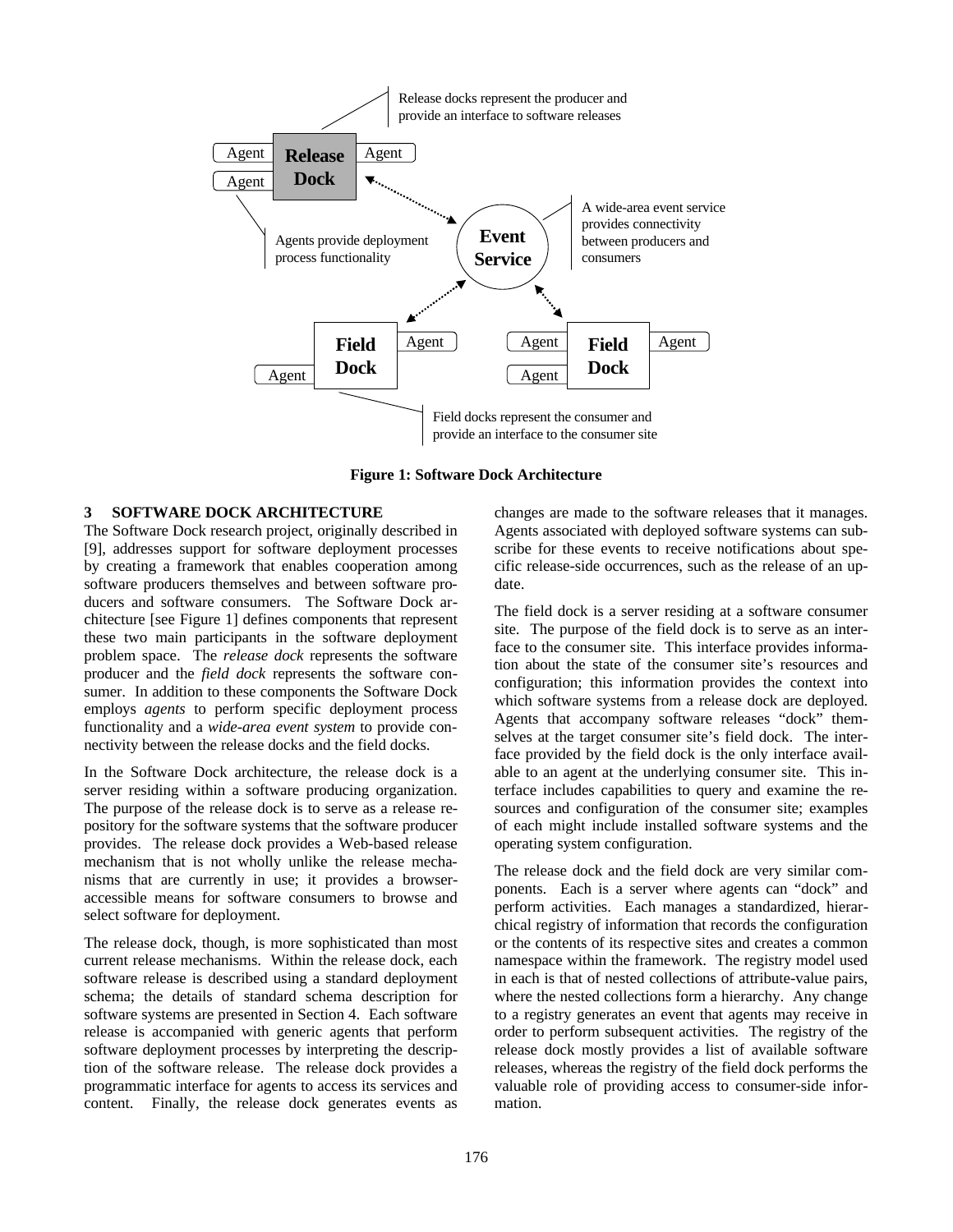Consumer-side information is critical in performing nearly any software deployment process. In the past, software deployment was complicated by the fact that consumer-side information was not available in any standardized fashion. The field dock registry addresses this issue by creating a detailed, standardized, hierarchical schema for describing the state of a particular consumer site. By standardizing the information available within a consumer organization, the field dock creates a common software deployment namespace for accessing consumer-side properties, such as operating system and computing platform. This information, when combined with the description of a software system, is used to perform specific software deployment processes.

Agents implement the actual software deployment process functionality. When the installation of a software system is requested on a given consumer site, initially only an agent responsible for installing the specific software system and the description of the specific software system are loaded onto the consumer site from the originating release dock. The installation agent docks at the local field dock and uses the description of the software system and the consumer site state information provided by the field dock to configure the selected software system. When the agent has configured the software system for the specific target consumer site, it requests from its release dock the precise set of artifacts that correspond to the software system configuration.

The installation agent may request other agents from its release dock to come and dock at the local field dock. These other agents are responsible for other deployment activities such as update, adapt, reconfigure, and remove. Each agent performs its associated process by interpreting the information of the software system description and the consumer site configuration.

The wide-area event service [2] in the Software Dock architecture provides a means of connectivity between software producers and consumers for "push"-style capabilities. Agents that are docked at remote field docks can subscribe for events from release docks and can then perform actions in response to those events, such as performing an update. Direct communication between agents and release docks is provided by standard protocols over the Internet. Both forms of connectivity combine to provide the software producer and consumer the opportunity to cooperate in their pursuit of software deployment process support.

## **4 DEPLOYABLE SOFTWARE DESCRIPTION FORMAT**

In order to automate or simplify software deployment processes it is necessary to have some form of deployment knowledge about the software system being deployed. One approach to this requirement is the use of a standardized language or schema for describing a software system; this is the approach adopted by the Software Dock research project. In such a language or schema approach it is common to model software systems as collections of properties, where semantic information is mapped into standardized

properties and values. This approach is also used in [4], [6], [10], [20], and [22].

Minimally five classes of semantic information have been identified [7] that must be described by the software system model. These classes of semantic information are:

- **Configuration** describes relationships inherent in the software system, such as revisions and variants, and describes resources provided by the software system, such as deployment-related interfaces and services.
- **Assertions** describe constraints on consumer-side properties that must be true otherwise the specific deployment process fails, such as supported hardware platforms or operating systems.
- **Dependencies** describe constraints on consumer-side properties where a resolution is possible if the constraint is not true, such as installing dependent subsystems or reconfiguring operating system parameters.
- **Artifacts** describe the actual physical artifacts that comprise the software system.
- **Activities** describe any specialized activities that are outside of the purview of standard software deployment processes.

The Software Dock project has defined the Deployable Software Description (DSD) format to address these needs. The DSD is a critical piece of the Software Dock research project that enables the creation of generic deployment process definitions.

DSD provides a standard schema for describing a software system family. In this usage, a family is defined as all revisions and variants of a specific software system. The software system family was chosen as the unit of description, rather than a single revision, variant, or some combination, because it provides flexibility when specifying dependencies, enables description reuse, and provides characteristics, such as extending revision lifetime, that are necessary in component-based development.

A DSD family description is broken into multiple elements that address the five semantic classes of information described above. The sections of a DSD family description are identification, imported properties, system properties, property composition, assertions, dependencies, artifacts, interfaces, notifications, services, and activities. Some of these sections map directly onto the five semantic classes of information, others, such as system properties, property composition, interfaces, and notifications, combine to map onto the configuration class of semantic information.

A DSD family description is a simple, hierarchical schema that is built around the notion of properties of the described software system. For example, a typical property of a software system is version number. By defining such a property in a family description it is possible to organize the other pieces of the family description, such as assertions, dependencies, and artifacts, with respect to a given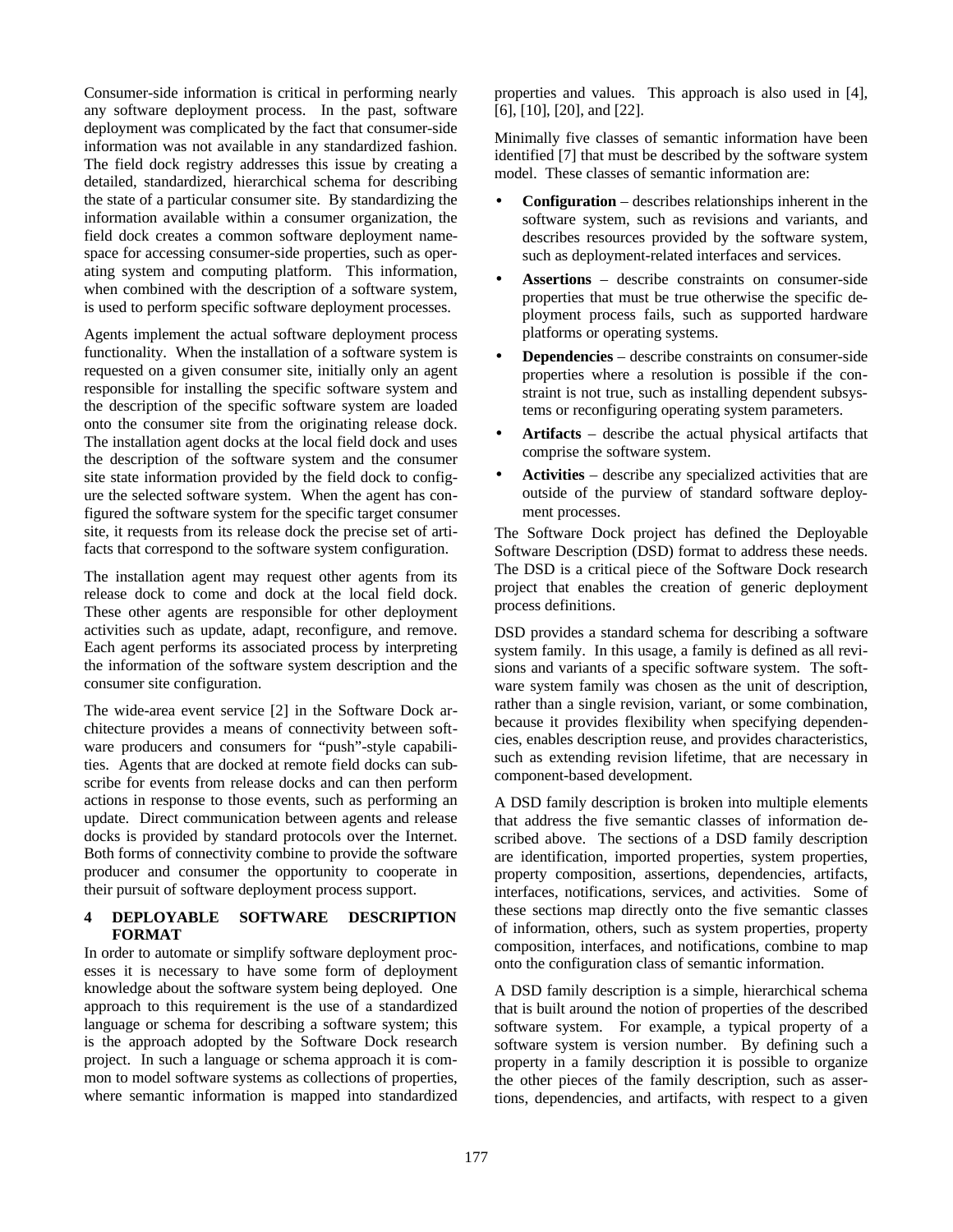version number. Other examples of software system properties are performance variants and optional capabilities. Once the properties of a software system are defined then the property composition section is used to describe the relationships among properties. For example, one property may exclude another property or it may require secondary property selections. Therefore, composition rules describe valid configurations for the described software system.

The remaining DSD family description sections are guarded by arbitrary boolean property expressions that indicate whether a specific schema element is applicable to a specific configuration. The property expression guards are expressions over software system properties, consumer site properties, or both.

The following examples depict portions of a DSD description that describes a software system that has optional online help documentation. To describe the optional online help documentation, it is necessary to create a software system property to represent the online documentation:

```
Property {
  Name = "Online Help"
  Type = "Boolean"
  Description = "Include online help."
  … }
```
The above property definition creates a boolean property of the software system that is used for determining whether the online help documentation is applicable to a given configuration of the software system.

Also consider that the described software system only supports the Solaris™ and Window 95™ operating systems. To guarantee that these constraints are true an assertion is created:

```
Assertion {
 Condition = "(50S$ == 'Solaris') ||(50S\ == 'Win95')"
  Description = "Test for supported
                 operating system."
  … }
```
This assertion tests the target consumer site's operating system properties by using the standard namespace that is created by the field dock registry. In the above assertion example, the variable \$OS\$ is actually shorthand introduced for brevity; the actual variable is the standard field dock registry path expression of :

```
$/Local/Software/OperatingSystem/Name$.
```
The artifacts that comprise the online help documentation must also be described:

```
Artifacts {
  Guard = "($Online Help$ == true)"
  Artifact {
    Guard = "($OS$ == 'Solaris')"
    SourceName = "help.html"
```

```
 Source = "/proj/doc"
  DestinationName = "help.html"
  Destination = "doc"
  Mutable = false
  Signature = "a4ca443b8902d3410ec832"
  Type = "DOCUMENTATION"
  … }
Artifact {
 Guard = "(50S$ == 'Win95')" SourceName = "help.hlp"
  Source = "/proj/doc"
  DestinationName = "help.hlp"
  Destination = "doc"
  Mutable = false
  Signature = "9283cd2378102f1a3b12ee"
  Type = "DOCUMENTATION"
  … } }
```
The artifacts are described by nesting them in an artifact collection. The above artifact collection is guarded by a property expression that tests the applicability of the artifact collection with respect to a specific configuration; in this case, the artifact collection is only applicable if the "Online Help" property of the software system is true. The actual online help documentation artifacts are described within the artifact collection, each of which is guarded by a property expression that tests for a specific consumer site operating system value. The end result is that the proper artifact is installed with respect to the target consumer site and the selected configuration of the software system.

As a note, software system properties are arbitrary names; they have no meaning within DSD. Therefore, a property such as "version" has no special significance in DSD as it might in other configuration management disciplines. One result of this approach is that properties can be used to organize a software system in a variety of ways. For some examples, properties can be mapped to the traditional configuration management view of versions, the components in the software system architecture, or the features or capabilities of the software system.

# **5 SOFTWARE DOCK PROCESSES**

In the prototype Software Dock framework, agents define the software deployment processes. In general, the other components in the Software Dock architecture are passive elements, such as data and interfaces. Agents, on the other hand, are active since they perform the functionality of the software deployment life cycle processes. The Software Dock framework enables the creation of a collection of generic agents that perform many of the standard software deployment processes, such as install, update, adapt, reconfigure, and remove. These generic agents, although useful in many cases, may not be sufficient for every case and therefore are also useful as base classes for the creation of other, more specialized deployment agents.

All agents perform their deployment processes by encoding some functionality that is then parameterized by the information provided in the DSD specifications and the con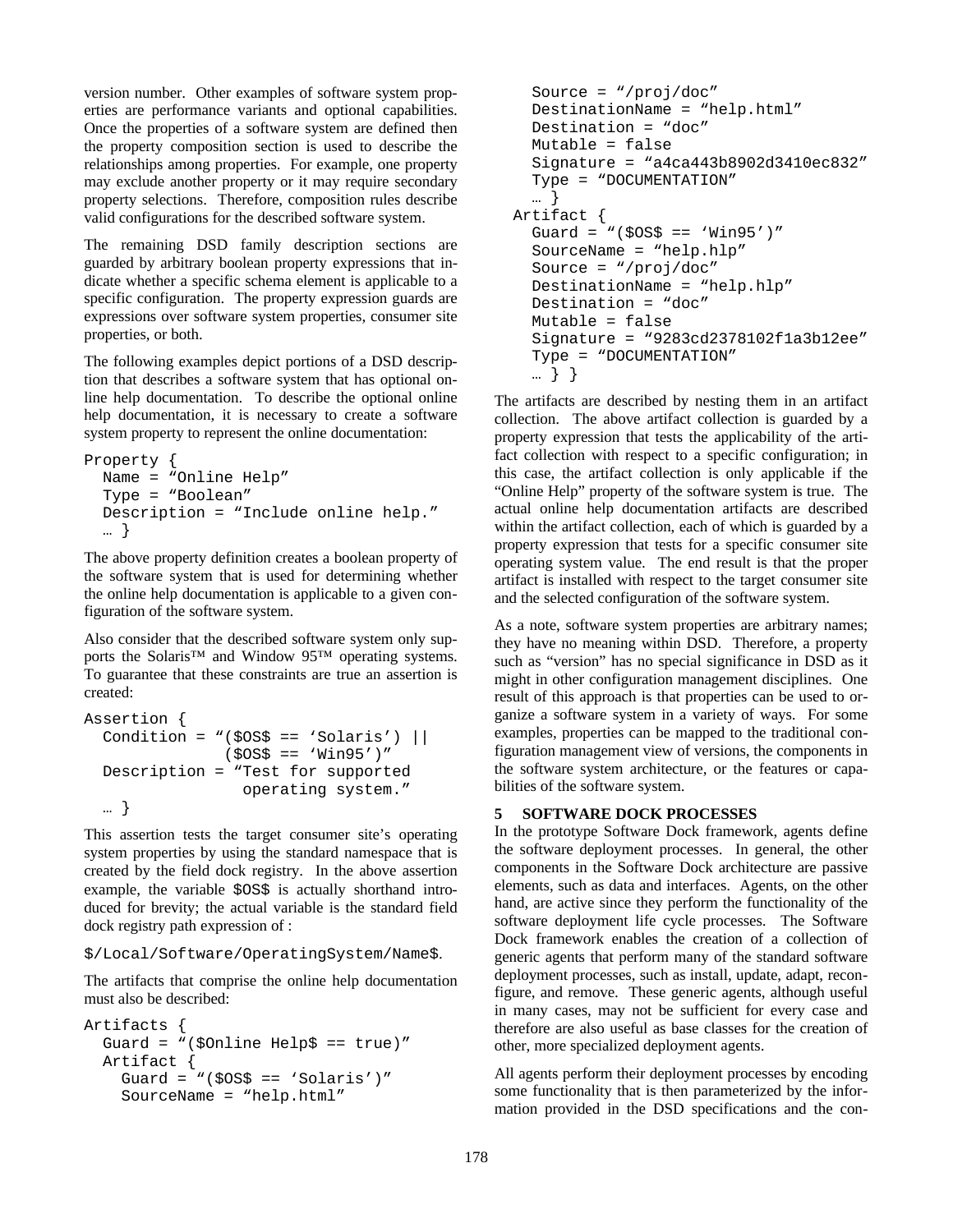sumer site descriptions. In this fashion, a single agent definition is used for any software system described using DSD and at any consumer site that has a field dock. The remainder of this section describes the generic deployment process algorithm that all current deployment agents perform and then describes each specific deployment process in more detail.

#### **Generic Deployment Process Definition**

As described in Section 4, DSD models a software system based on properties and the proper configuration of those properties. A result of this approach led to the discovery of an abstract deployment process algorithm.

Most software deployment processes can be characterized as the transformation of one software system configuration to another based on the set of property values for a given software system configuration. A valid set of software system property values represents a particular valid configuration of a software system. Given a new set of valid property values, a deployment process simply transforms its current configuration to the new configuration by performing differential processing over the applicable schema elements of the DSD specification. The applicable schema elements for a software release are computable via the guard conditions that are dispersed throughout the DSD specification. Differential processing of the applicable schema elements creates a new software system configuration that corresponds to the desired software configuration. For a common example, if the version of a software system is changed from "1.0" to "1.1," then all of the artifacts associated with version "1.0" are removed, the artifacts associated with version "1.1" are added, and any common artifacts are left untouched.

The install, update, reconfigure, adapt, and remove software deployment processes all follow this general, abstract algorithm.

#### **Specific Deployment Process Definitions**

The software deployment processes vary from each other in small, but important ways. Each specific deployment process is described below. There is an interesting, implicit issue with respect to all of the deployment process implementations described below. All of the agents manipulate the DSD specification of a given software release in isolation of the software system itself. This means that an agent needs only the specification of a software release to perform a large portion of its tasks. As a result, an agent is much more efficient, especially in the area of transfer time, since by manipulating the schema description first, the agent only requests exactly what it needs to finish its task. This is possible since the release dock works in cooperation with the agents to perform the deployment processes.

#### *Install Process*

The install agent deploys a new configuration of a software release to a consumer site. The install agent differs from the other software deployment process agents since it is not associated with an existing software release configuration.

The install agent performs its task by first retrieving the current DSD specification for the software family for which it is responsible. The install agent queries the local field dock and the user to determine the configuration of the software release to install [see Figure 2]. Once a configuration is determined the install agent only needs to perform the actions associated with all of the applicable schema elements for the selected configuration, such as testing assertions, resolving dependencies, and retrieving artifacts. Once the install process is complete, the install agent is no longer needed and therefore it re-

| Config Editor             |                         |
|---------------------------|-------------------------|
| <b>Example</b>            |                         |
| <b>Version</b>            | 1.2                     |
| Select any                |                         |
| Templates for 1.2 $\vert$ |                         |
| <b>Import Filters</b>     | V                       |
| Select any                |                         |
| <b>MS Word</b>            | $\overline{\mathbf{v}}$ |
| <b>Select one</b>         |                         |
| MS Word 97                |                         |
| MS Word 95                |                         |
| $MS$ Word 6.0             |                         |
| <b>HTMI</b>               | $\mathbf{v}$            |
| Word Perfect              |                         |
| <b>Spell Checker</b>      | V                       |
| Grammar Checker V         |                         |
| <b>Single User</b>        | <b>Enabled</b>          |
| Owner                     | Joe User                |
| <b>Cache Size</b>         | 5.95                    |
| Okay                      | Cancel                  |

**Figure 2: Configuration Editor**

moves itself. Multiple install requests are always handled by separate install agents and therefore always install another configuration of the associated software release. If a software release is unable to have multiple installations at a site, it is necessary to add an assertion to the DSD specification that tests for this condition. Currently the install process is always invoked either directly or indirectly by a specific user request to install a software release; therefore the install process is always "pull" oriented.

#### *Update Process*

The update agent deploys a new, previously unavailable configuration of a deployed software release, thus eliminating the previously deployed configuration. The newly available software release configuration is provided in an updated DSD specification for the software release. The update agent must retrieve the new DSD specification from its release dock in order to perform the update. The update agent must account for the existing deployed software release by performing differential processing on the applicable schema elements for the existing and updated software release configurations. Differential processing requires the undoing of schema elements corresponding to the prior configuration and performing the associated actions of the schema elements for the updated configuration. Any schema elements that are shared among configurations are left untouched. A specific update agent always handles the update process for a specific deployed software release. The update process is either specifically directed by the "push" of a new configuration, such as a new version, or it may be undirected in the case of a "pull" update where a new configuration is discovered or specifically selected by the user. An update is not always the result of a change to the currently selected configuration; a content-only update is also possible. In such a scenario, the update does not change the selected configuration of the software system,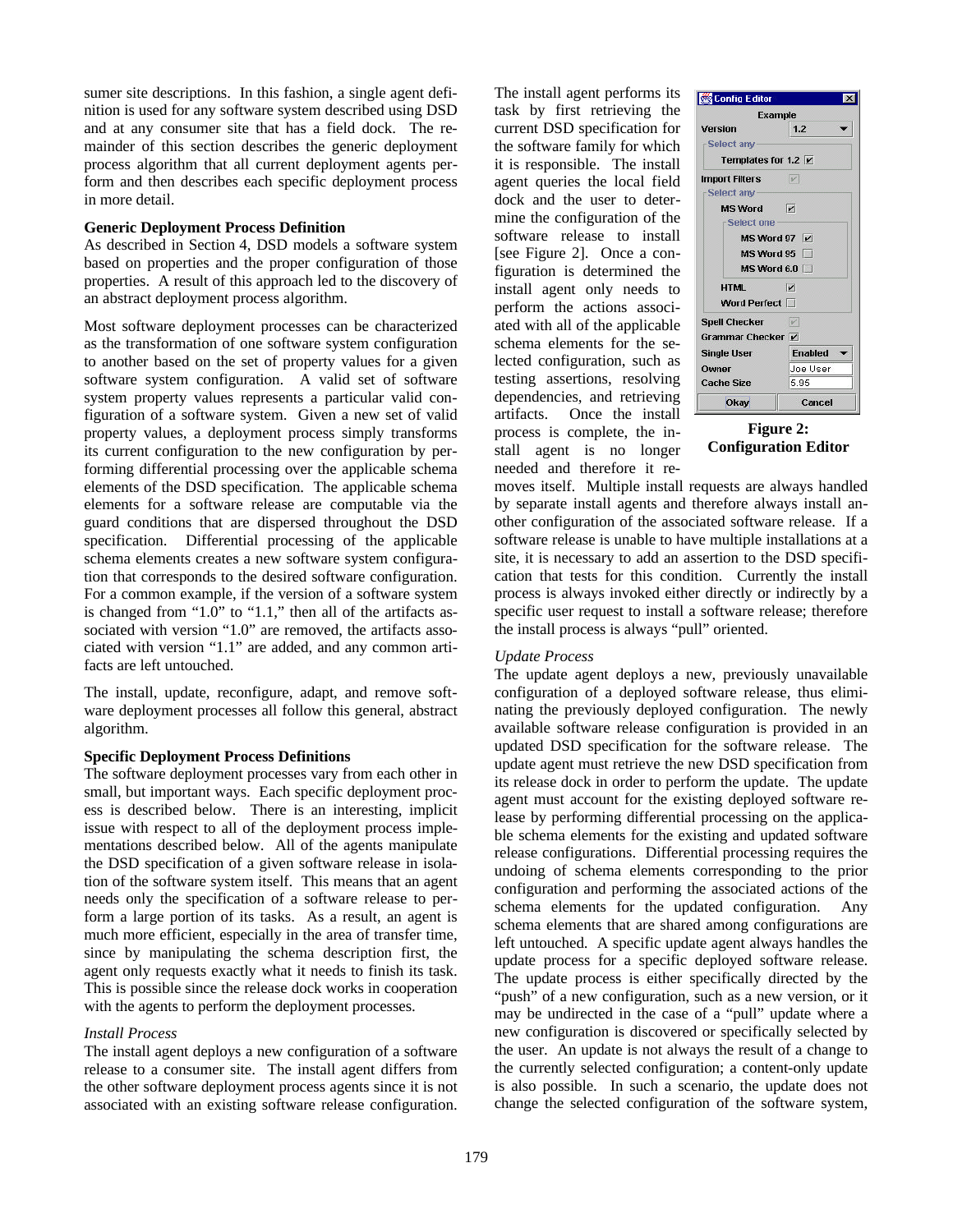only the content of the current configuration. This is typical in many software systems that use a "channel" or content delivery model. Finally, an update may not actually update the deployed software release at all; an update may simply provide a new, more accurate DSD specification for the deployed software release.

#### *Reconfigure Process*

The reconfigure agent changes the current configuration of a deployed software release, thus eliminating the previously deployed configuration. The reconfigure agent differs from the update agent because it does not retrieve a new DSD specification from its release dock even if one exists; therefore the reconfiguration agent cannot perform an update. The reconfigure agent only manipulates the existing DSD specification of the deployed software release with which it is associated. The reconfigure agent determines the new software release configuration much like the install agent. Once a new configuration is chosen from the existing DSD specification, the reconfigure agent performs differential processing on the applicable schema elements much like the update agent. A specific reconfigure agent always handles the reconfigure process for a specific deployed software release. Currently the reconfigure agent operates in "pull" mode.

#### *Adapt Process*

The adapt agent maintains the consistency of a currently deployed software release configuration in the context of the consumer site. The adapt agent does not change the software release configuration at all, it enforces it. When invoked, the adapt agent uses the existing DSD specification for its associated software release to verify that the deployed software release matches its description. It does this by determining the applicable schema elements for the deployed software release configuration and then testing them to make sure that they are still valid. If any discrepancies are discovered, the adapt agent simply performs the default processing of the invalid schema elements in order to correct the problem. A specific adapt agent always handles the adapt process for a specific deployed software release. Currently the adapt agent operates in "pull" mode. The adapt agent is easily extended to operate in "push" mode where consumer-side events, such as file deletions, automatically instigate the adapt process.

### *Remove Process*

The remove agent is responsible for removing a deployed configuration from a consumer site. The remove agent must ensure that no constraints are violated by the removal of the software system. For example, if other deployed software systems depend on the software system that is being removed, the remove must fail. A specific remove agent always handles the remove process for a specific deployed software release. One remove request may cause multiple remove requests to other remove agents in the case of dependent software releases. Currently the remove agent operates in "pull" mode.

#### **6 SECURITY**

Security has an impact on the Software Dock research, but has not been a primary research issue. Despite this fact, this issue has not been summarily excluded in the solution discussed thus far.

Mobile agents cause a large security concern because they come from unknown sources. In order to address some of the security concerns in the Software Dock, agents operate in the Java Virtual Machine (JVM) sandbox. The field dock is the only local interface that an agent has to perform its tasks. To extend the interface provided to agents, the field dock uses a capability approach. The capability approach provided by the field dock allows access to certain restricted operations, such as controlled access to the disk. Currently, the JVM does not support a true capability approach, but this functionality is expected in the 2.0 release of Java. Regardless, all current agents are implemented as though this approach was in effect; thus there is a relatively simple transition when support for the capability-based security approach is released. In addition, this approach can be extended to adopt a mechanism by which agents can become trusted. In such a scenario, trusted agents may be provided with even more sensitive capabilities.

## **7 RELATED WORK**

Software deployment intersects a number of related technologies; this section only covers the most important of these. For more detailed information on related technologies refer to [3] and [8].

The DSD schema created for the Software Dock project is not a unique attempt to create a standard schema for describing software systems. A handful of related technologies are also trying to address the same issue with similar approaches. Traditional configuration management modeling approaches, such as Adele [6] and PCL [22], have influenced DSD, particularly in the area of configuration selection. These traditional approaches, though, are more general configuration modeling languages that do not address software deployment. Nor do these approaches attempt to create a standard schema for any specific task, rather the modeling language is their primary contribution.

A recent, high-profile effort to create a standard software deployment schema is called the Open Software Description (OSD) format [10]. This effort is a collaboration between Microsoft and Marimba to create a schema for describing software systems for "push" technologies. OSD is immature and merely allows for the description of multiple coarse-grain variants of a single revision of a software system; dependent software systems may also be specified. The descriptive information includes some identification information and pointers to archives where the physical artifacts are found. The resulting description is too simplistic to perform any significant software deployment process automation.

The Desktop Management Task Force (DMTF) has created the Management Information Format (MIF) [4]. It is a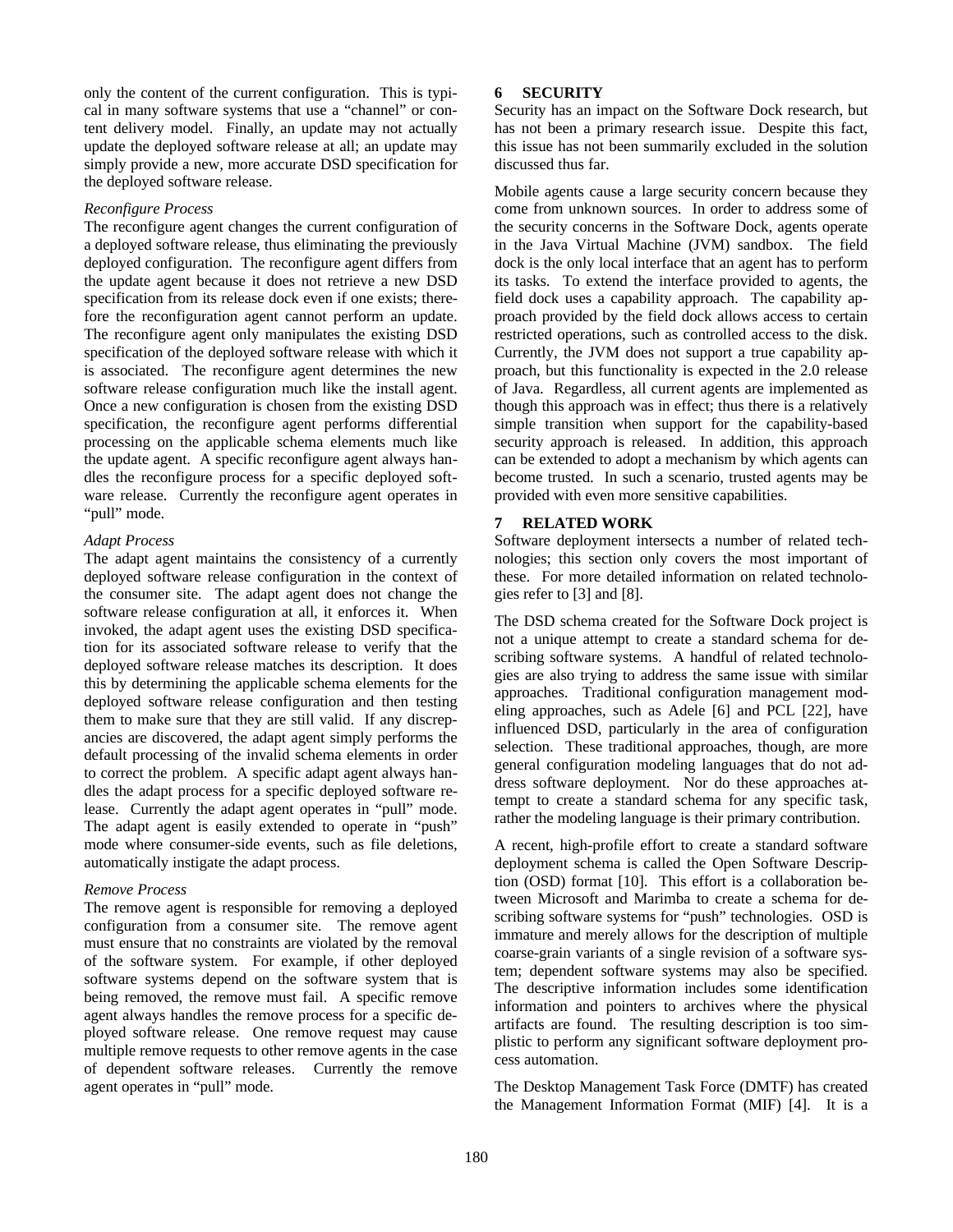modeling language for describing various computing system elements. DMTF formed a specific working group to create a standard schema in MIF for describing software systems [4]. An extension to the Software MIF was created by Tivoli and is called the Application Management Specification (AMS) [20]. Since AMS is a superset of MIF, only AMS is discussed here. AMS is more mature than OSD. AMS describes a single revision of a single variant of a software system in great detail. Software system composition, constraints, dependencies, identification, support, and artifacts are some of the elements that AMS describes. AMS is not intended, though, to automate all of the software deployment processes. Instead, AMS describes a semi-static configuration of a software system that is to be installed and monitored at a consumer site; the notion of manipulating internal software system properties like revisions or variants is not directly supported. It is also assumed that there is no cooperation between software producers and software consumers; rather, there is a centralized "administration" authority that is responsible for maintaining the state of deployed software systems.

The Defense Information Infrastructure Common Operating Environment (DII COE) [13] is a Department of Defense effort to restrict the set of components used to build their software systems. The COE supports, among other things, a standard means for packaging components for delivery and installation. These packages are called *segments* [14], where each segment is a separate, installable entity. The DII COE segment describes the constraints, dependencies, and artifacts of a software system. Highlevel software deployment process support is provided in the form of scripts, though all deployment activities are not directly supported. Like other approaches, the deployed software system configurations are largely static entities that do not change and cannot be manipulated. The support provided is intended for a centralized administration authority and there is no release-side support.

Other approaches, such as GNU Autoconf [16], try to resolve consumer site description by using scripts and heuristics to directly examine the state of a site, but these methods are not always accurate and they are not rich enough to support deployment process automation. The Microsoft Registry [11], is a hierarchical registry of consumer site information for the Windows platform. The schema used in this registry is only partially standardized and even the standardized portions are not sufficient to semantically describe software systems for deployment.

The Redhat Package Manager (RPM) [1] is a tool for the Linux user community that provides many software deployment features. RPM packages contain the software system to be deployed and a semantic description of the software system; this description includes constraints, dependencies, artifacts, and activities in the form of scripts. The granularity of an RPM package is a single revision and a single variant. As a result, only limited forms of configuration selection are supported. RPM does not have a notion of a "release-side" and therefore is only able to request and manipulate complete packages. Also, RPM is intended for single-site deployment and provides no support for multisite deployment or management.

A host of install utilities exist in the commercial world, such as InstallShield [12]. These systems typically work well for installation, but only address a handful of deployment processes, such as reconfigure and remove, in a limited form. Recent install utilities, such as netDeploy [19] and PC-Install with Internet Extensions [23], are starting to leverage the connectivity of the Internet. Some of these utilities are addressing the update process as well. In general, most of these solutions do not provide reasonable software system description capabilities. The deployment information is not declarative and is not rich enough for software deployment process automation.

Another class of commercial and research utilities exist to support artifact update; these systems include Castanet [17], NSBD [15], and rsync [21]. In most of these systems, there is little if any support for other software deployment processes. These solutions provide only a very simple model for describing software systems, in most cases a software system is merely considered to be a collection of files.

# **8 CURRENT STATUS**

A prototype of the Software Dock deployment framework exists. The Software Dock prototype is implemented entirely in Java and uses Voyager [18] from ObjectSpace as an inter-process communication mechanism and a mobile agent enabling technology. A related research project at the University of Colorado, called SIENA [2], provides a wide-area event.

An evolving definition of the DSD also exists. The current definition of the DSD contains the main elements to support gross software deployment behavior.

The current implementation of the Software Dock infrastructure includes elements for both the release-side and the consumer-side. A release dock implementation exists to house the various software system releases that a software producer has available. The creation of release packages for the release dock is supported by a schema editing tool. This simple schema editor provides a way to create and edit DSD descriptions of software systems and automates some tasks, such as the entry of software artifacts into the DSD description. The schema editor is also used to submit new or updated software release specifications to the local release dock so that they can be made available for deployment. The submission of a release to the release dock automatically generates a set of HTML pages for the new release that consumers can browse and use to initiate installation.

The consumer-side the field dock describes various aspects of the consumer site, such as platform, operating system, memory, and resources. The field dock also provides a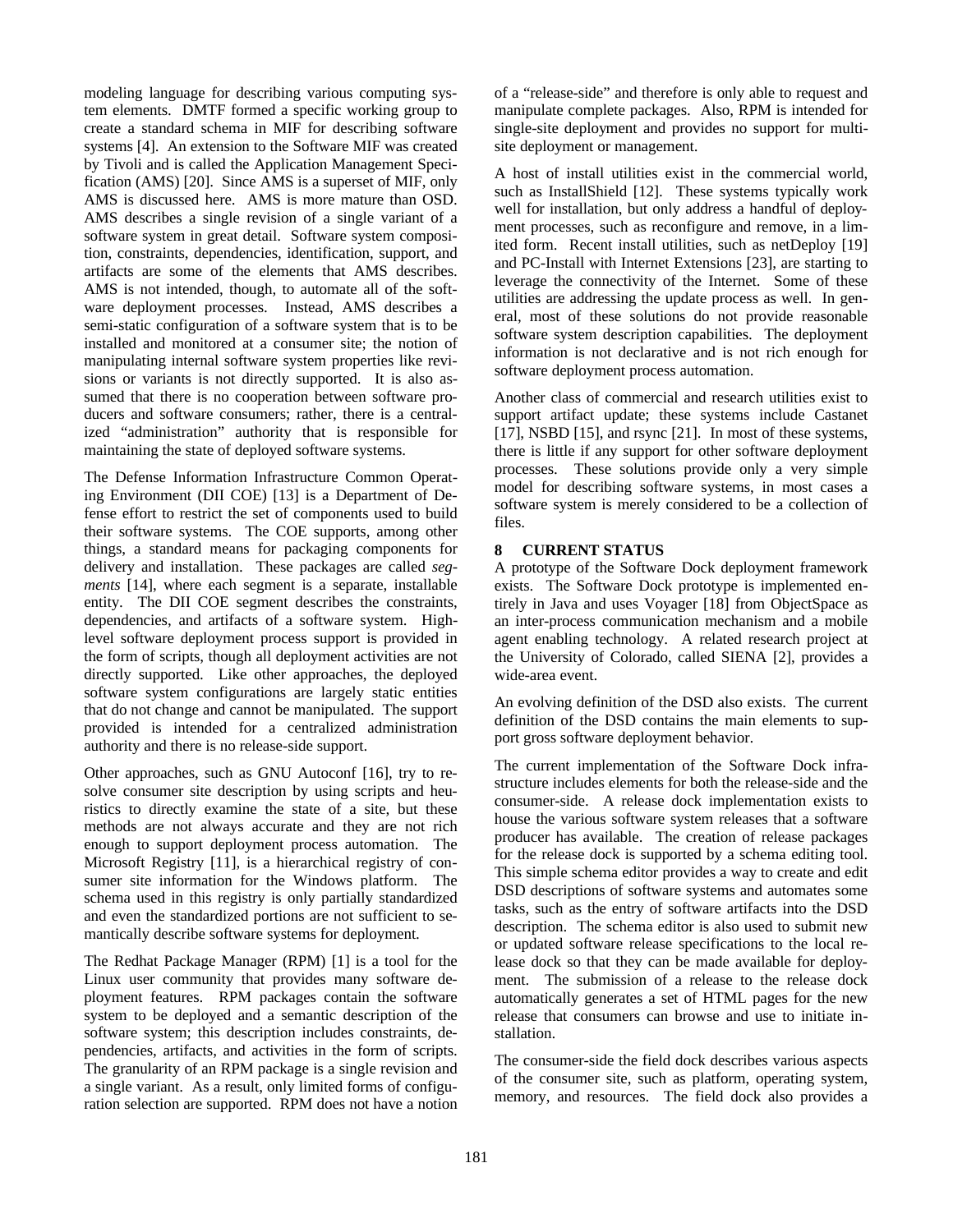| Docking Station |       |   |                 | 1 - 1 0 <b>1</b> |  |
|-----------------|-------|---|-----------------|------------------|--|
| <b>Example</b>  |       |   |                 |                  |  |
| Property        | Value |   |                 |                  |  |
| <b>HTMLHelp</b> | true  |   | <b>Software</b> |                  |  |
| Help            | true  |   |                 |                  |  |
| WinHelp         | false |   | <b>AP</b>       | ۳.               |  |
|                 |       | ٠ |                 |                  |  |

**Figure 3: Docking Station Support Tool**

place for agents to "dock" and perform software deployment related tasks by providing an interface to the underlying consumer site. To further support the consumer-side, a tool, called a docking station [see Figure 3], has been created that provides an interface to the software systems that have been deployed at the consumer site. The docking station provides an interface to the deployment processes that can be performed on the locally deployed software systems. The docking station is used to request updates, reconfigures, adapts, and removes.

A collection of generic agents exists to interpret the DSD software system descriptions in order to perform specific software deployment processes. These generic agents include install, reconfigure, update, adapt, and remove. Each of these agents is fully parameterized by the DSD software description. All agents generically perform the configuration and selection process and then check assertions, resolve subsystem dependencies, and request and retrieve physical artifacts. The end result is support for the release and deployment of configurable content software systems.

The current implementation was used in a demonstration to describe a Web-based software system called the Online Learning Academy (OLLA) created by a division of Lockheed Martin. OLLA consists of 45 megabytes in over 1700 files. OLLA is comprised of two dependent subsystems called Disco and Harvest. The software deployment processes of release, install, reconfigure, update, adapt, and remove have all been initially demonstrated using the generic agents described in this paper along with the DSD description of all three software systems.

Experiments were also conducted to verify the feasibility of the Software Dock. These experiments compared the Software Dock prototype to an existing deployment solution for a specific software system. A DSD specification for versions 1.1.6 and 1.1.7 of the Java Development Kit (JDK) by Sun Microsystems was created in order to compare the Software Dock deployment processes to the standard InstallShield self-extracting distribution archive for the Microsoft Windows platform. Time to completion was the dimension for comparison; Table 1 summarizes the results of the experiments.

In these experiments the Software Dock prototype performed better in most cases, even though it is dynamically creating release packages for each operation. In two of the experiments, reconfigure (remove) and update, the InstallShield process is not actually performing the equivalent actions and therefore direct comparison is difficult.

# **9 FUTURE WORK**

The current implementation of the Software Dock concentrates on the one-to-one aspects of the software producer/consumer relationship. There is no inherent limitation in the Software Dock framework for supporting other aspects of the software producer/consumer relationship. The most obvious scenario is that of the administrator role at a consumer site.

In order to support an administrator role, a new collection of "remote" agents will be created. These remote agents will behave much like the current agents, except that they will also be parameterized by consumer site names. With such a capability, an administrator is able to specify that an activity, such as install or update, should occur on a specific site or a specific set of sites.

To further support the administrator role, a new server, called the interdock, will be introduced. An interdock server contains a global view of the consumer organization, such as site domains and global services. With the interdock, administration tasks are simplified and more complicated deployment scenarios are addressable, such as those of distributed, coordinated software systems.

In addition, the DSD will continue to be extended and expanded. Support for administration policies will be enhanced. Arbitrary dependency specification, rather than just subsystem dependencies, will also be researched. Lastly, better support for specialized deployment activities will be further investigated.

# **10 CONCLUSIONS**

Software deployment is not a single process, such as install, but rather it is a collection of interrelated processes that are performed after a software system has been developed and made available to consumers. Support for software deployment by software producers was neglected until recently. Large network environments, such as the Internet, offer connectivity that enables software producers to offer high-level software deployment services to their customers, services that were previously not possible. By combining the connectivity of large networks with the deployment technologies described in this paper, the Software Dock creates a cooperative framework that supports software deployment.

The Software Dock supports software deployment processes by introducing components that represent software

|                   | <b>Software Dock</b> | <b>InstallShield</b> |
|-------------------|----------------------|----------------------|
| <b>Install</b>    | 172.0s               | 168.0s               |
| Remove            | 36.7s                | 80.0s                |
| Reconfig (remove) | 40.3s                | 90.0s                |
| Reconfig (add)    | 113.3s               | 284.3s               |
| Update            | 187.3s               | 149.6s               |

**Table 1: Software Dock Comparison Experiments**